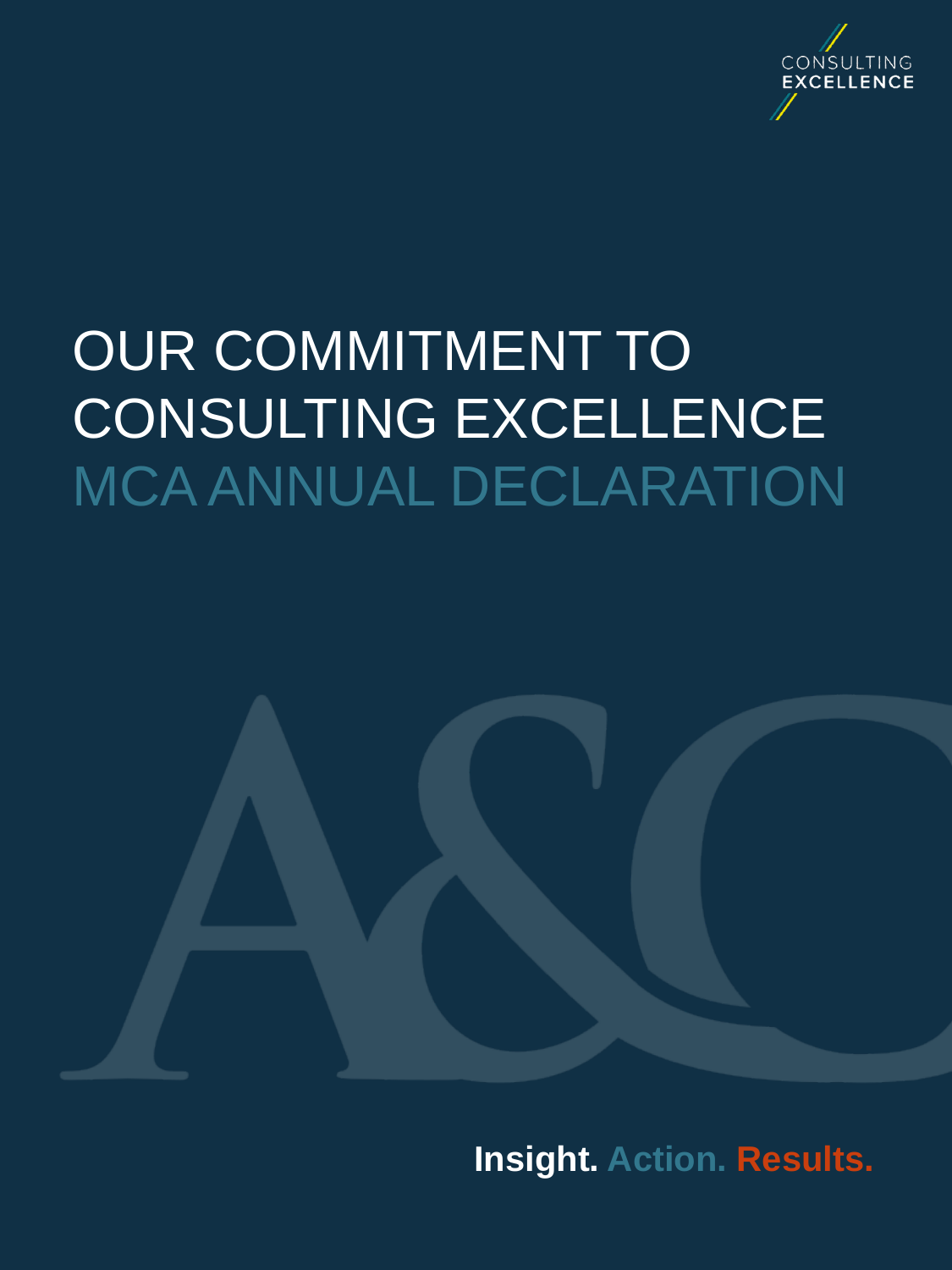

## **OUR DECLARATION**

Akeso & Company is proud to reaffirm its commitment to the MCA's Consulting Excellence Scheme and promote the Nine Consulting Excellence Principles upon which it is founded.

**At Akeso & Company (A&C) we strive to uphold the highest standard for both our clients and our team. We are passionate about what we do; our proven track record and loyal client following is testimony to the service we provide.** 

A&C is an independent management consultancy to the healthcare and life science sectors. We deliver operational efficiencies through strategic and transformational change and managed services.

**Our three core values** define who we are, what we strive to be and underpins our commitment to providing the highest standards of ethical behaviour, client service, and professionalism.

#### **1. Accountability**

Our clients' success is our priority. We take great pride and responsibility in producing in-depth business insights and outputs of the highest quality that surpass our clients' expectations. Utilising our trusted approach and unique market offering, our diverse team of experienced industry specialists deliver innovative value-based solutions.

#### **2. Integrity**

We say what we mean and we do what we say; we always act with integrity and honesty. Our credibility and reputation is founded on the strong and trusting relationships we have built with our clients. As a trusted partner and leading advisor to the NHS, providing a transparent service is particularly crucial in the work that we do.

#### **3. Collaboration**

At A&C we foster an inclusive and collaborative culture which seeks to draw on the full capabilities and diversity of our consultants. As a team we work collectively as we strive towards our shared goal and vision to deliver lasting change that has a tangible impact on our clients and society.

"At Akeso & Company our vision is to deliver tangible, measurable and sustainable benefits to the healthcare sector in areas we believe are relatively underdeveloped. Using a combination of unrivalled operational experience and robust analytics we provide our clients with the insights required to translate organisational goals into frontline reality."



**Scott Healy & Chris Robson** *Founders*

**Insight. Action. Results.**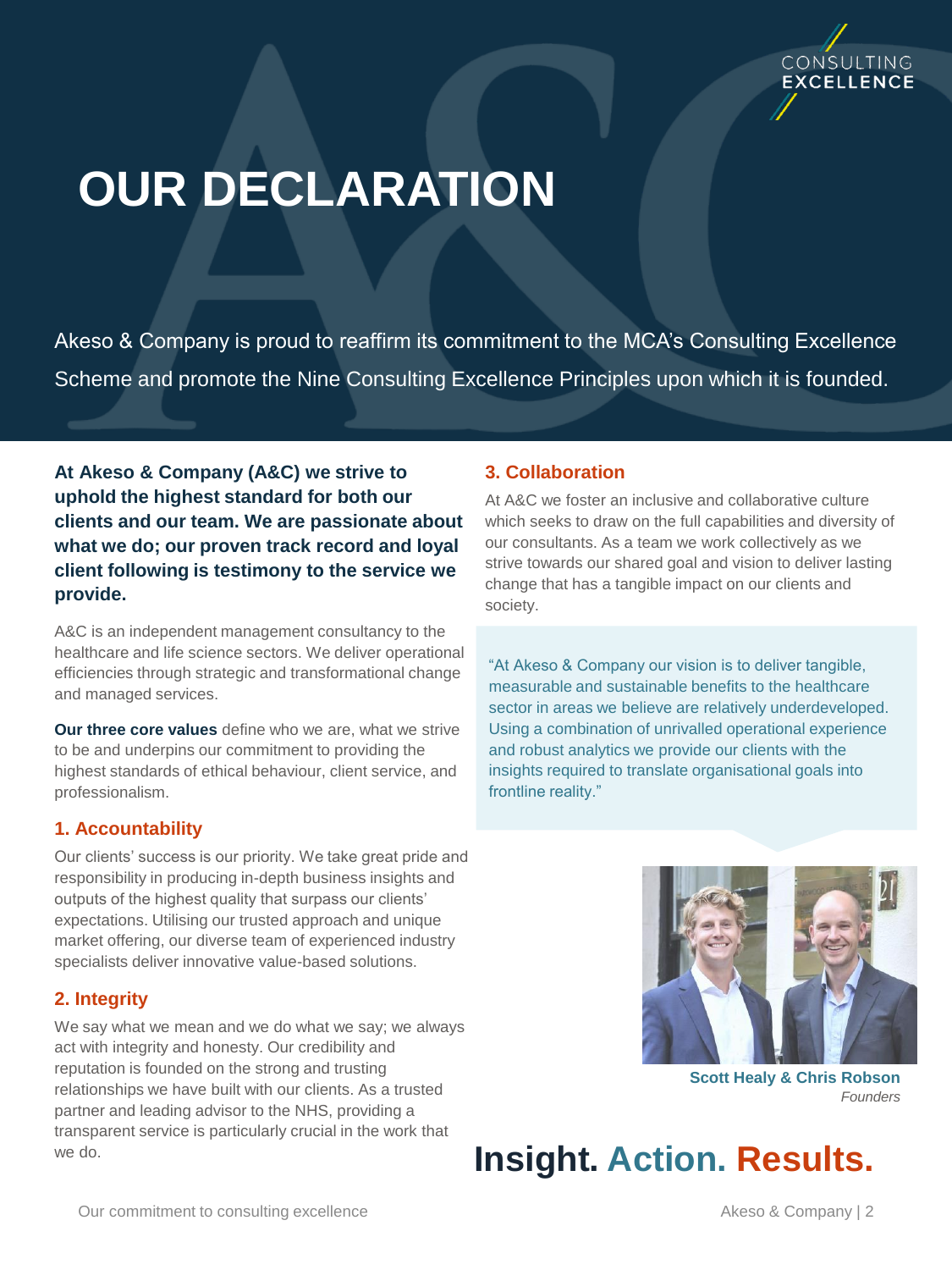

### **CONSULTING EXCELLENCE** THE NINE MCA PRINCIPLES

As signatories to Consulting Excellence, MCA members firms commit themselves to adopt the Principles.

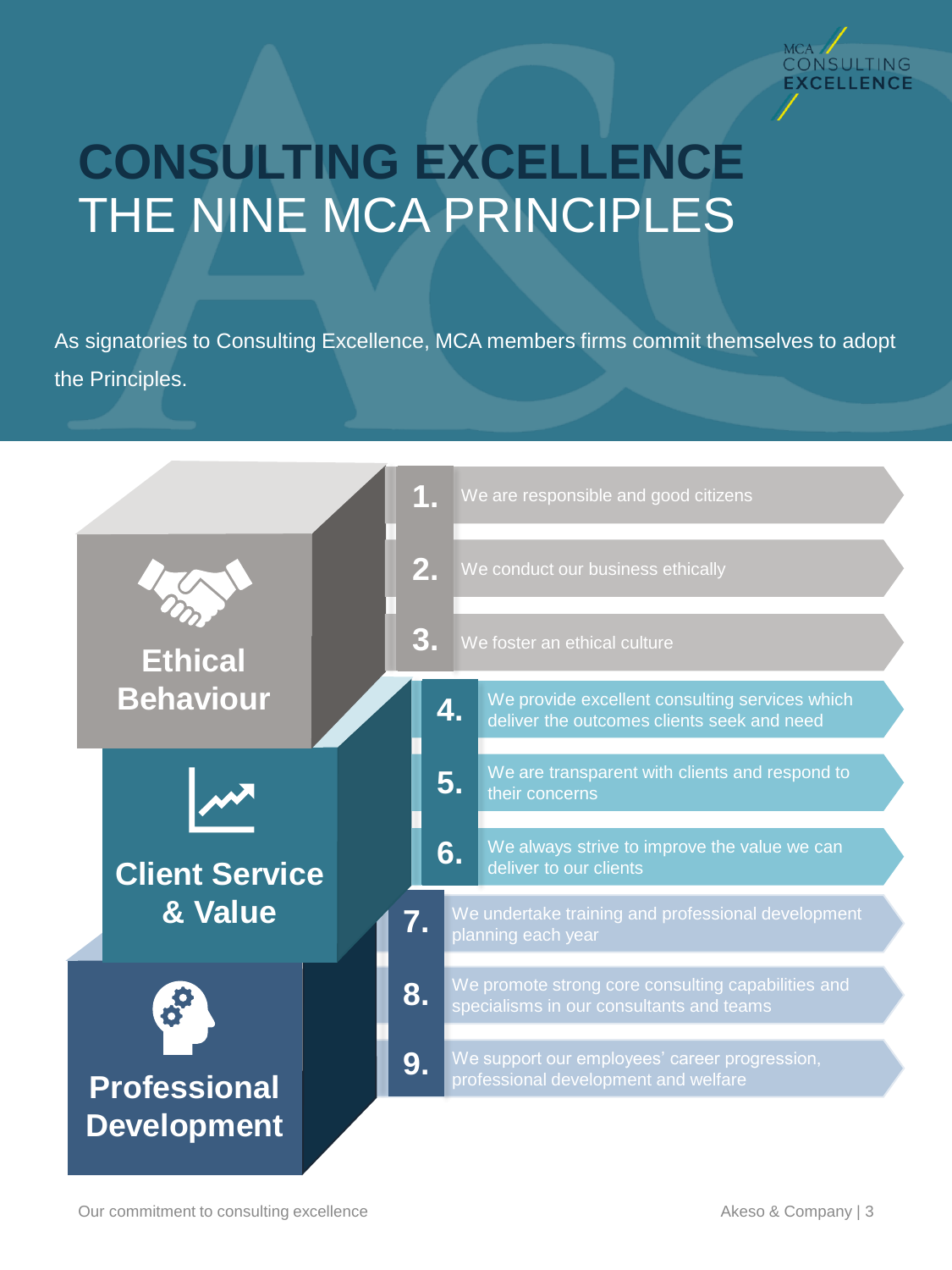

### **CONSULTING EXCELLENCE** DEMONSTRATING ETHICAL BEHAVIOUR

A&C is committed to ensuring that we demonstrate the highest level of ethical standards with respect to our work, our clients, our people and our culture.



#### **We are responsible and good citizens**

We only take on work that we are confident we can deliver and know will bring enhanced social value. We take great responsibility in delivering outputs that are based on strong analytical reasoning, and are in the best interest of both our client and society.

#### **We conduct our business ethically**

The transformation impact we deliver our clients is built on a foundation of trust, for our clients and for each other. To achieve this, we hold ourselves individually and collectively accountable to the highest ethical standards and ensure the culture of our business is one where doing the right thing for our clients and each other is the only course of action.

#### **We foster an ethical culture**

We pride ourselves on being a close knit team that fosters a open-mindedness and a collaborative working environment. At the core of our team culture, we strive to overcome challenges collectively and support each other to do the right thing.

"As we continue to grow and evolve as a business, we take great responsibility as a team to ensure that the culture we have built continues to thrive. We actively drive this by engaging in regular team building exercises and charity and social events."

*Olivia Jeffery, Consultant and Team Events Coordinator* 

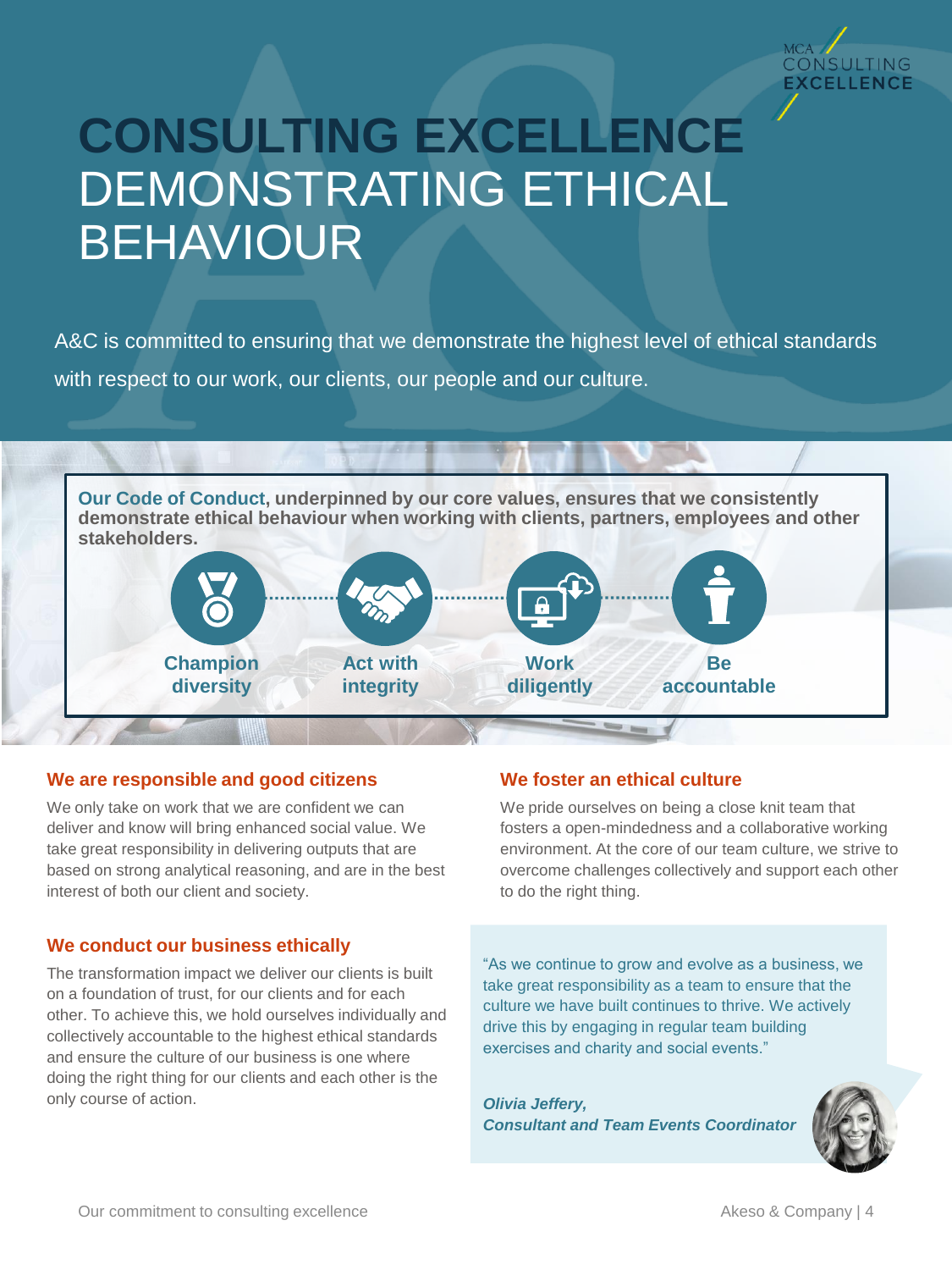

### **CONSULTING EXCELLENCE** DELIVERING CLIENT SERVICE & VALUE

Our clients' success is our priority. We take great pride and responsibility in the sole aim of producing insights and outputs of the highest quality that surpass our clients' expectations.

#### Our services:

**We focus our expert support and value across three key provisions:**

- **Consulting Services**
- **Data Science Services**
- **Managed Services**



#### Our expertise:

**We work across seven functional areas of healthcare:**

- **Estates & Facilities**
- **Pathology & Diagnostics**
- **Pharmacy**
- **Procurement**
- **Supply Chain**
- **Technology**
- **Theatre Operations**

#### **We provide excellent consulting services which deliver the outcomes clients seek and need**

We provide real clarity to our clients challenges, hone in on the actual issues, support senior decision-making and fast-track delivery that can be sustained in the long term. Ultimately, we support our clients translate organisational goals into frontline reality using a combination of our unrivalled operational experience, our proven industry leading methodologies and the deep expertise of our consultants.

#### **We are transparent with clients and respond to their concerns**

We are data-driven and our analytical expertise helps our clients understand the facts and develop real insights. We seek to uncover the underlying route cause not just treat the symptoms.

#### **We always strive to improve the value we can deliver to our clients**

Our clients are at the heart of all we do; we are relentless in our pursuit of bringing about improvements in patient care, quality, operational performance and our client's bottom line. Our significant growth and success as a business is built on trusting and long-lasting client relationships.

"Akeso & Company took the time to really understand our organisation and I have been very impressed with the quality of work they have produced. Their flexibility, dedication and open-minded approach in delivering a bespoke solution that was right for us has been a breath of fresh air."

*- Head of Procurement Excellence, Nuffield Health*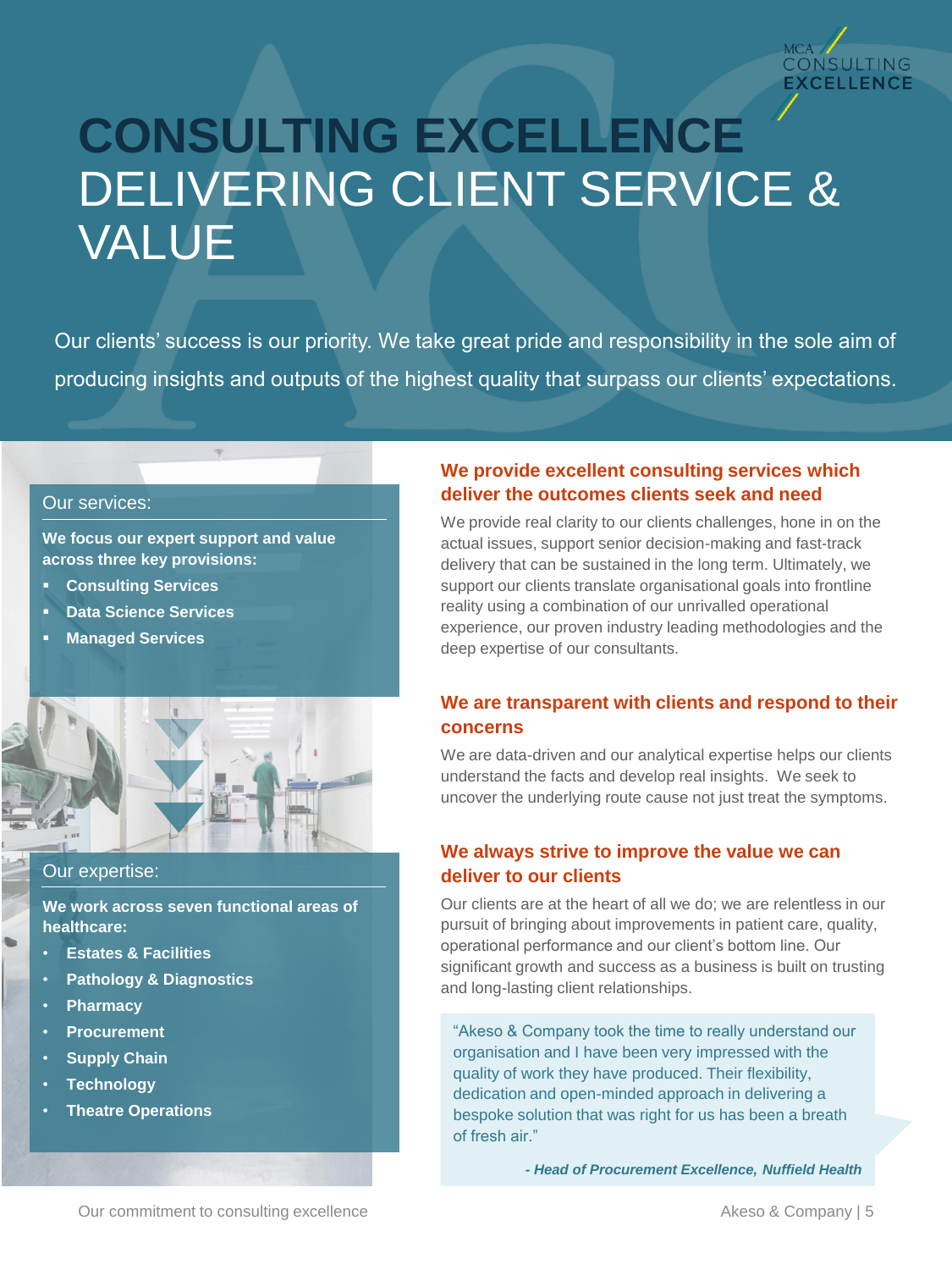

### **CONSULTING EXCELLENCE**  ENSURING PROFESSIONAL DEVELOPMENT OF OUR CONSULTANTS

We understand the importance of investing in our people. That's why we are committed to ensuring our consultants have the resources and support they need in order to reach their goals.

#### **We undertake training and professional development planning each year**

Our approach focuses on developing a long-term career progression plan bespoke to each consultants' needs. This includes setting out regular objectives and investing in professional training programs.

"As a small independent consultancy employees have the opportunity to shape not only their own future, through regular investment in training and other resources, but also the strategic direction of the business."

*Owen Thomas, Managing Consultant*



#### **We promote strong core consulting capabilities and specialisms in our consultant teams**

From the outset our consultants are provided with the tools to develop their core consulting skills as their careers progress with us. We maximise the unique opportunities an SME environment allows through active encouragement of ownership across various business functions and specialisms.



#### **We support our employees' career progression, professional development and welfare**

Our consultants are assigned a career coach and mentor to help support their continual growth and reach their full potential, both professionally and personally. Our bespoke and personal approach to employee development ensures we retain and recruit the best and brightest consultants.

"The professional development opportunities offered by A&C to all employees are truly world class! It has really helped me identify my key development areas and to bridge the gaps to aid my long term career progression."



*Dr. Débora Salvado, Business Analyst*